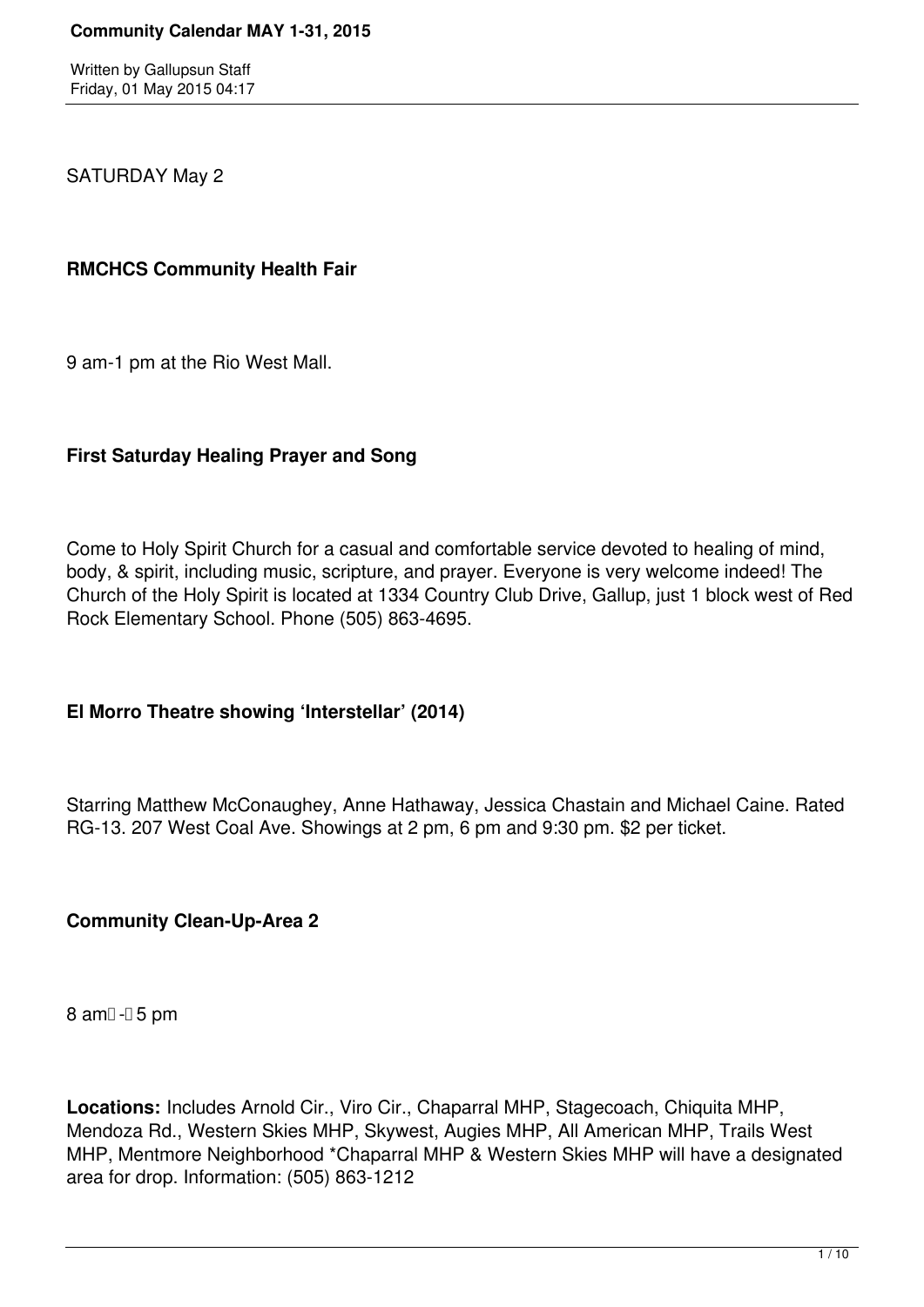# **McKinley Citizens' Recycling Council Monthly Meeting**

First Saturdays

2 pm Saturday, May 2

Red Mesa Center - 105 W. Hill Ave

SUNDAY May 3

The 8th Annual Birdhouse Auction for Relay For Life will take place at Sammy C's Pub & Grill on Coal Avenue in Gallup.

MONDAY May 4

**Sustainable Gallup Board Meeting**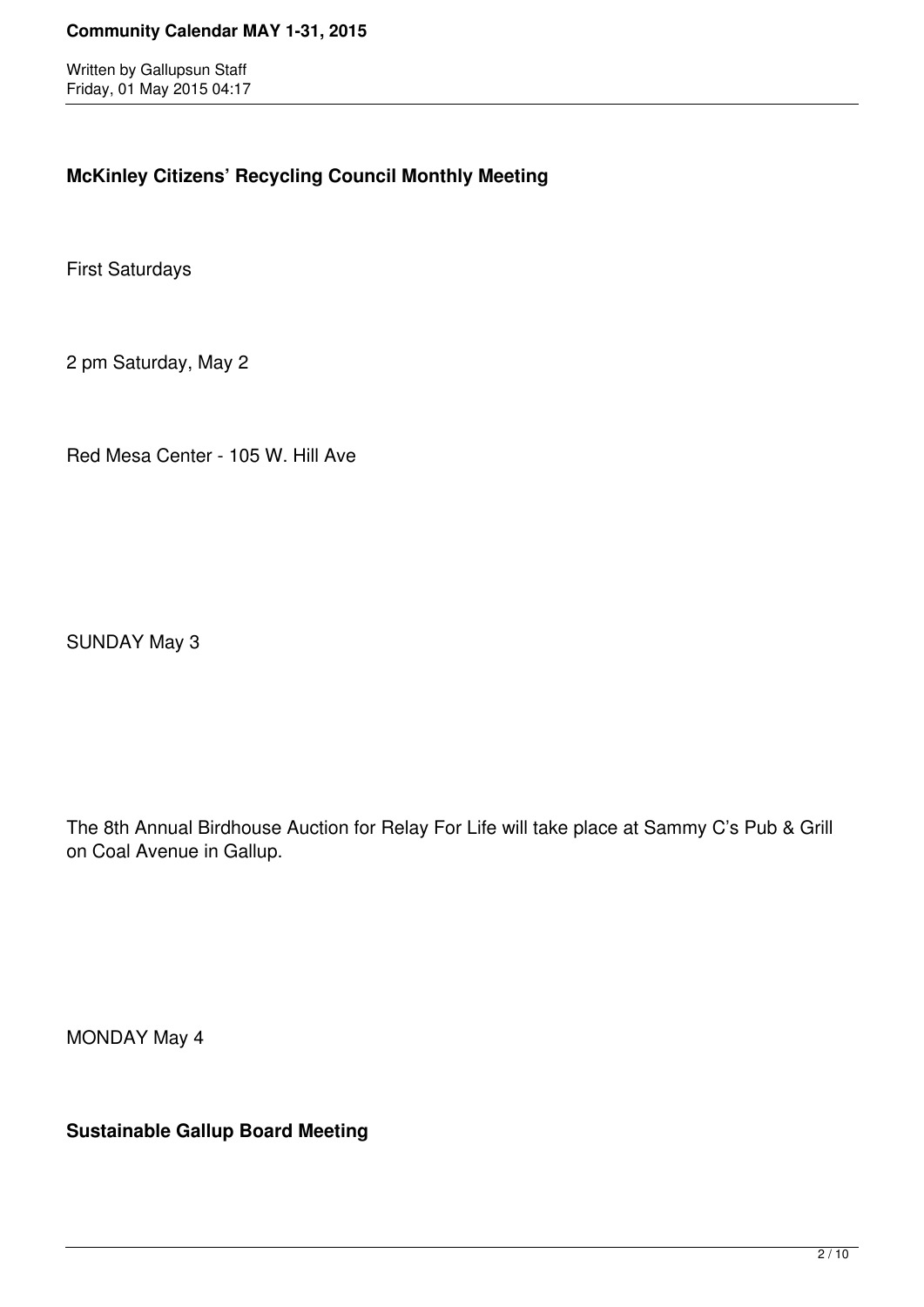Written by Gallupsun Staff Friday, 01 May 2015 04:17

The Sustainable Gallup Board will meet on the first Monday of each month at 3 pm at City Hall. For more information, please contact Elizabeth Barriga at (505) 863-1293.

TUESDAY May 5

# **El Morro Theatre showing 'Cantinflas' (2014)**

Based on the life of actor and comedian Cantinflas, the film stars Óscar Jaenada as Cantinflas, Michael Imperioli, Ilse Salas, Bárbara Mori, Ana Layevska and Adal Ramones. Rated PG. 207 West Coal Ave. Showings at 6 pm, 8:30 pm, May 5-7. \$5 per ticket (cash only).

THURSDAY May 7

# **Neighborhood Meeting with Councilor Fran Palochak, District 4**

We invite residents of Cedar Hills, Debra Drive, Elva Drive and Chihuahita to meet with Councilor Fran Palochak at our neighborhood meeting beginning at 6 pm. Councilor Palochak will be there to listen to your concerns. It's a great opportunity to share ideas and we welcome your compliments and complaints. Please join us and feel free to bring a friend or two. Gallup Fire Department Station #1, 1800 South Second St.

SATURDAY May 9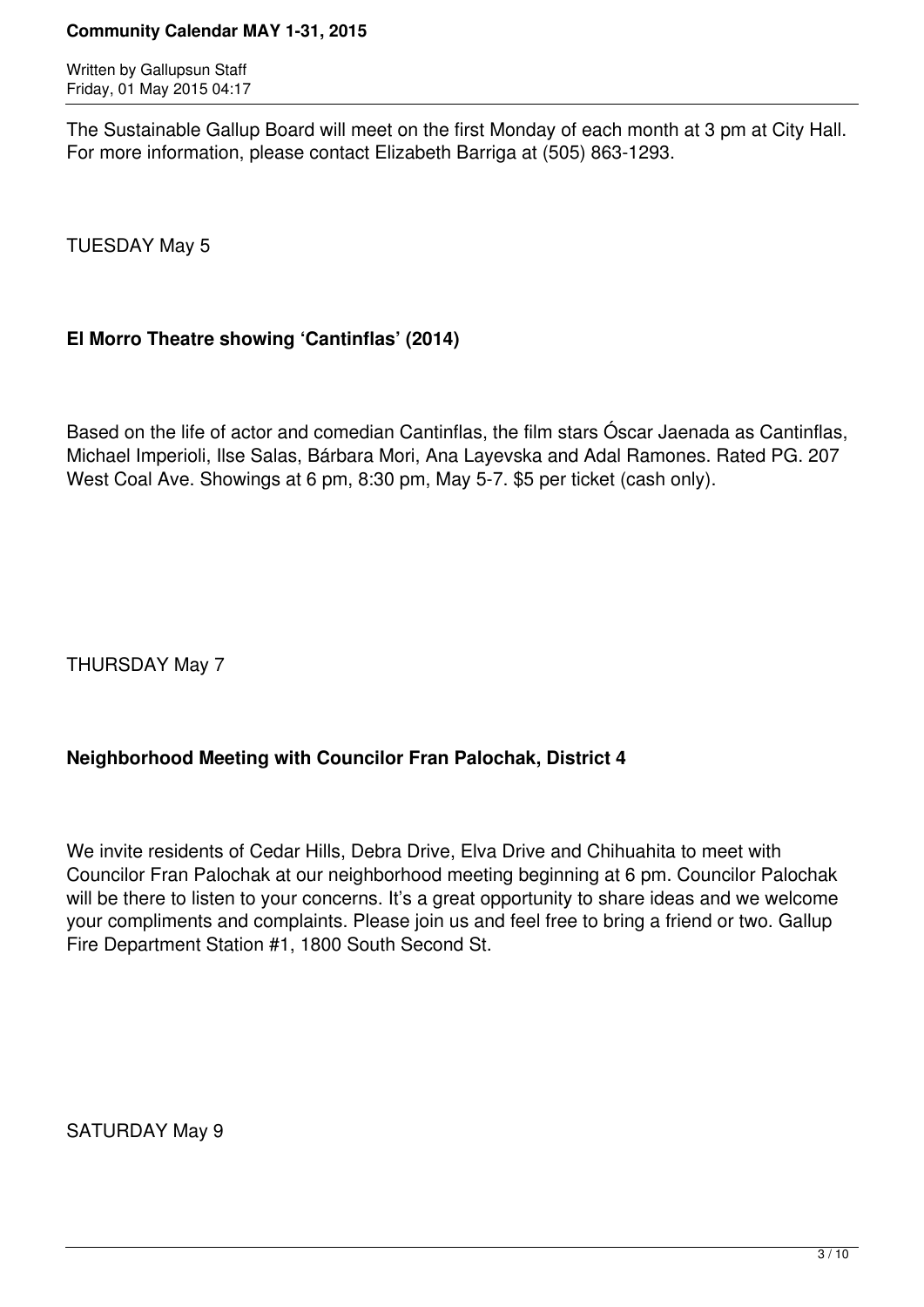Written by Gallupsun Staff Friday, 01 May 2015 04:17

#### **Arts Crawl**

Come to downtown's Arts Crawl to listen to live music, see street performances and to shop till you drop! 7 - 9 pm.

#### **Cinco de Mayo Extravaganza, presented by Sammy C's**

More details coming soon! El Morro Theatre, 207 West Coal Ave.

SUNDAY May 10

# **Mother's Day Double Feature: Paddington Bear / Disneynature 'Bears'**

Join us for a special Mother's Day presentation. Paddington is a 2015 animation comedy based on the famous literary character. Rated PG. This will be followed by a Disneynature feature, "Bears." Rated G. Showing at 2 PM. 207 West Coal Ave. \$5 (cash only).

MONDAY May 11

# **El Morro Theatre presents 'Into the Woods' (2014)**

Into the Woods is a modern twist on the beloved Brothers Grimm fairy tales, intertwining the plots of a few choice stories and exploring the consequences of the characters' wishes and quests. Rated PG. 207 West Coal Ave. Showings at 6 pm and 8:30 pm. May 11-14. \$5 per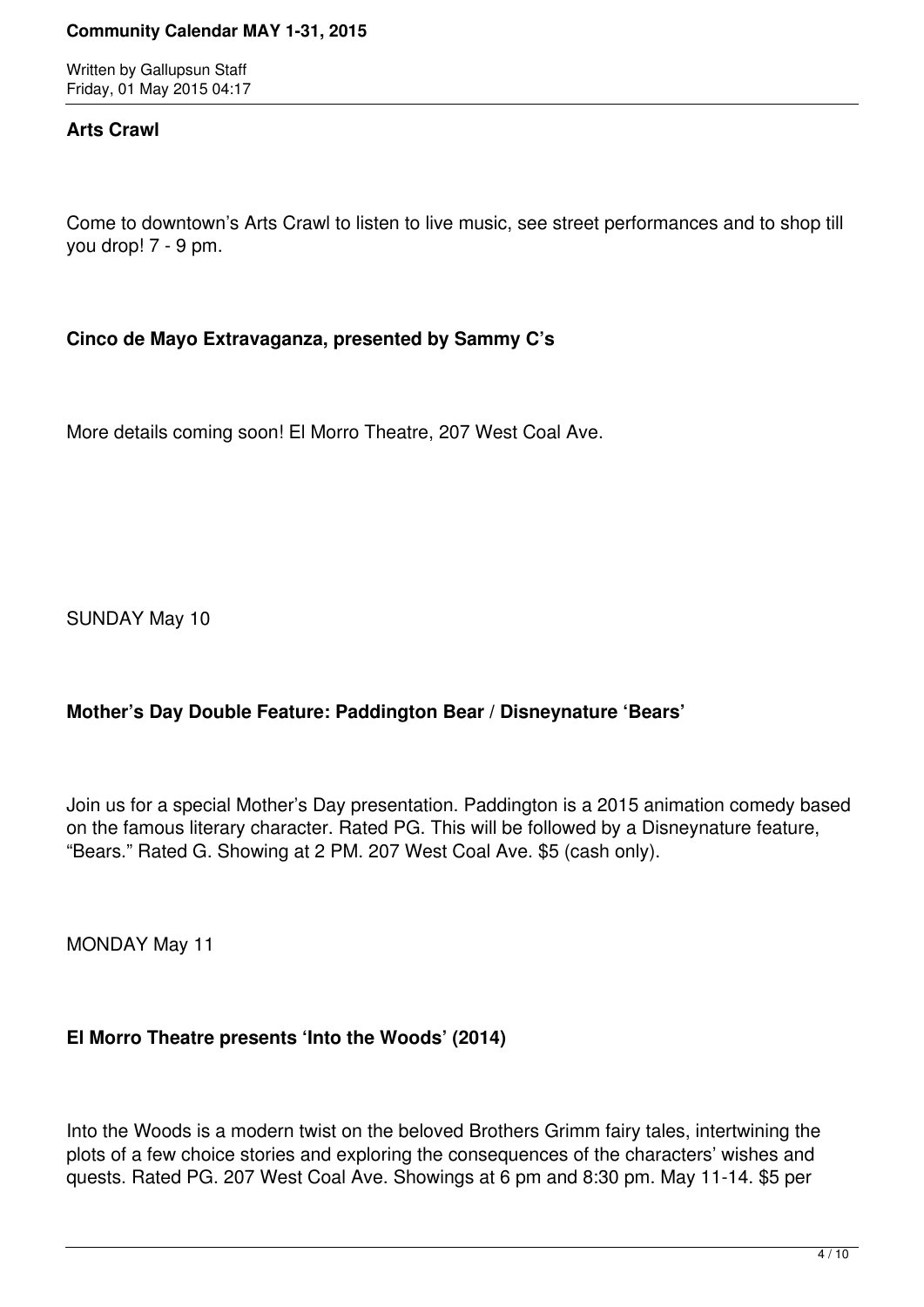Written by Gallupsun Staff Friday, 01 May 2015 04:17

ticket (cash only).

TUESDAY May 12

# **City Council 6 pm**

Agendas will be available at least seventy-two (72) hours prior to each meeting. 110 West Aztec Ave.

THURSDAY May 14

# **Second Thursday Diabetes Support Group**

Name: Second Thursday Diabetes Support Group

Time: 5:30 pm - 7 pm

For all people who suffer from Type 1 or Type 2 Diabetes.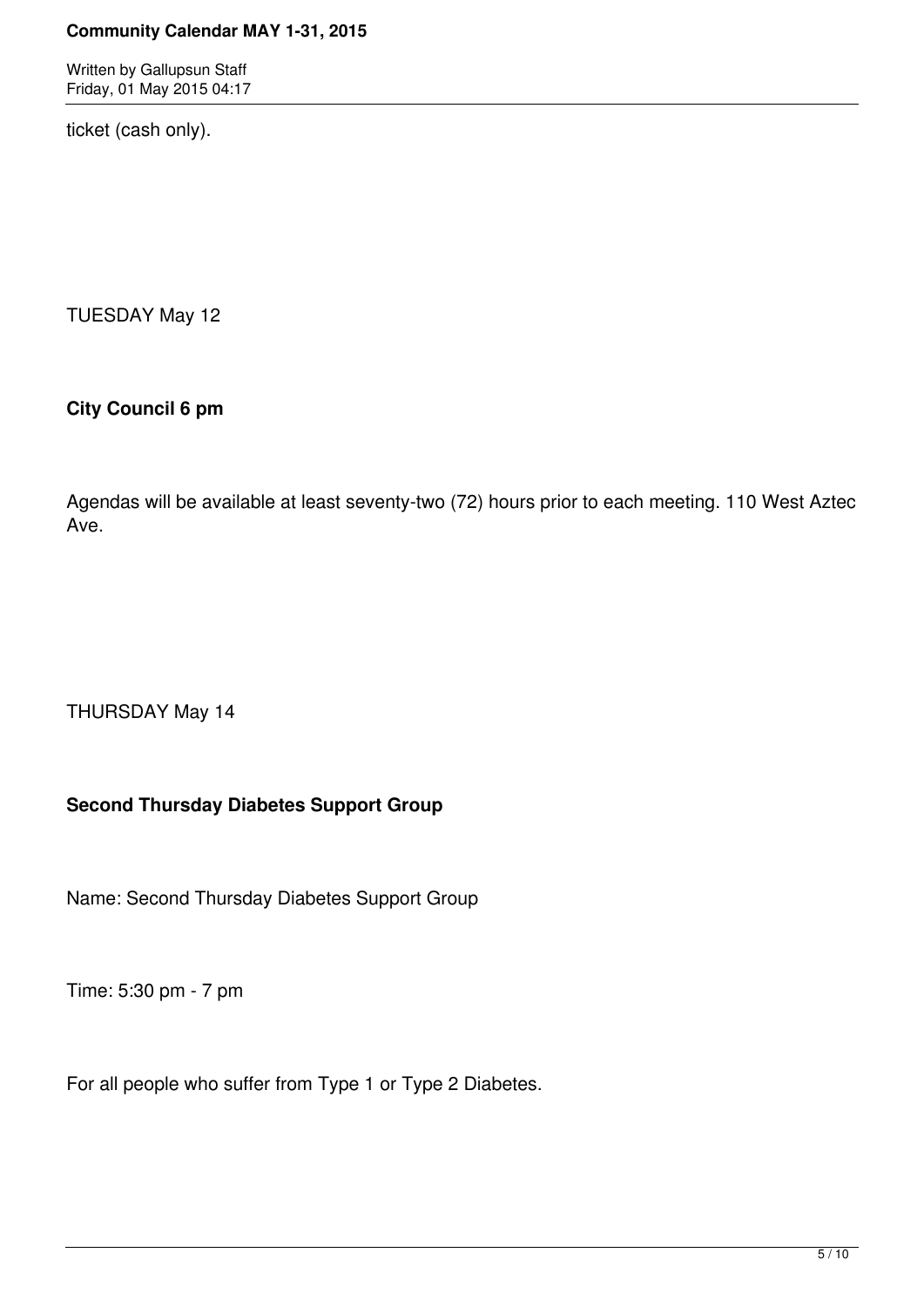FRIDAY May 15

#### **Run For the Wall**

Annual cross country motorcycle ride arrives in Gallup towards the Vietnam Veterans' Memorial Mall in Washington, DC.

SATURDAY May 16

# **Pipes and Brass Jubilation: Bach to Britten**

A classical music concert featuring organ and trumpet, with Julia Thom and Mick Hesse of Farmington, NM. Included will be works by J.S. Bach, Vivaldi, Charpantier and Hovanhess. Donations will go to local ministries for the homeless. Time: 4 pm-5 pm.

#### **Dawn 'til Dusk**

2015 Dawn 'til Dusk 12-Hour Mountain Bike Race! Registration is capped at 600 racers and solos capped at 150, so register early to guarantee your slot! http://www.ziarides.com

THURSDAY May 21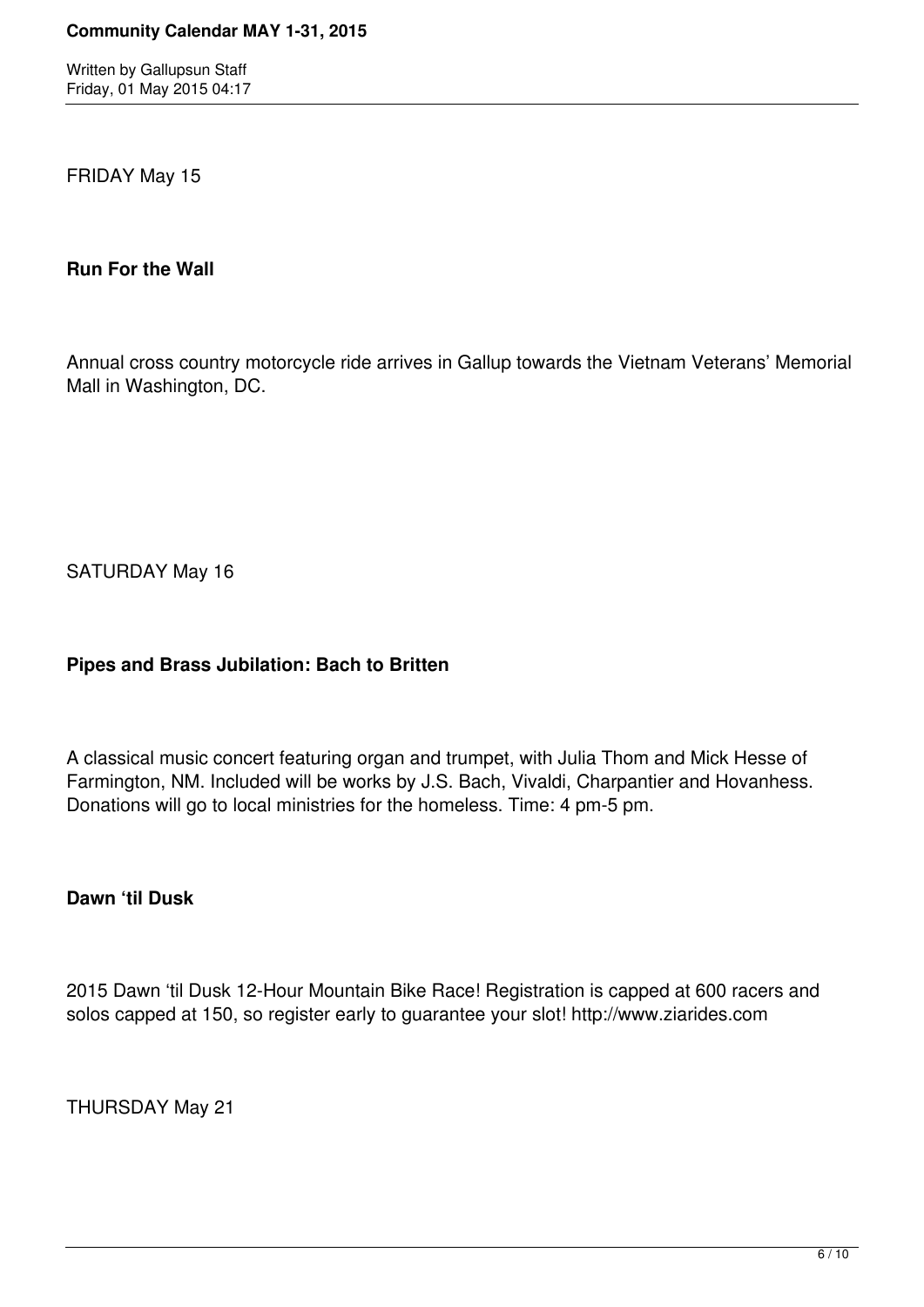Written by Gallupsun Staff Friday, 01 May 2015 04:17

#### **Neighborhood Meeting with Councilor Fran Palochak, District 4**

We invite residents of the Western Skies and Sky West areas to meet with Councilor Fran Palochak at our neighborhood meeting beginning at 6 pm. Councilor Palochak will be there to listen to your concerns. It's a great opportunity to share ideas and we welcome your compliments and complaints. Please join us and feel free to bring a friend or two. Gallup Fire Department Station #4, 707 Rico Street.

FRIDAY May 22

# **El Morro presents: 'Lawrence of Arabia' (1962)**

Lawrence of Arabia is a 1962 British epic adventure drama film based on the life of T. E. Lawrence. It was directed by David Lean and produced by Sam Spiegel through his British company, Horizon Pictures, with the screenplay by Robert Bolt and Michael Wilson. The film stars Peter O'Toole in the title role. It is widely considered one of the greatest and most influential films in the history of cinema. Rated PG. 207 West Coal Ave, 6:30 pm $\Box$  10:30 pm. May 22-24. \$5 (cash only).

SATURDAY May 23

# **El Morro Theatre presents 'Mary Poppins'**

Mary Poppins is a kind of Super-nanny who flies in with her umbrella in response to the request of the Banks children and proceeds to put things right with the aid of her rather extraordinary magical powers. Starring Julie Andrews and Dick Van Dyke. 207 West Coal Ave. Showing 2 pm. May 23-24. \$5 (cash only).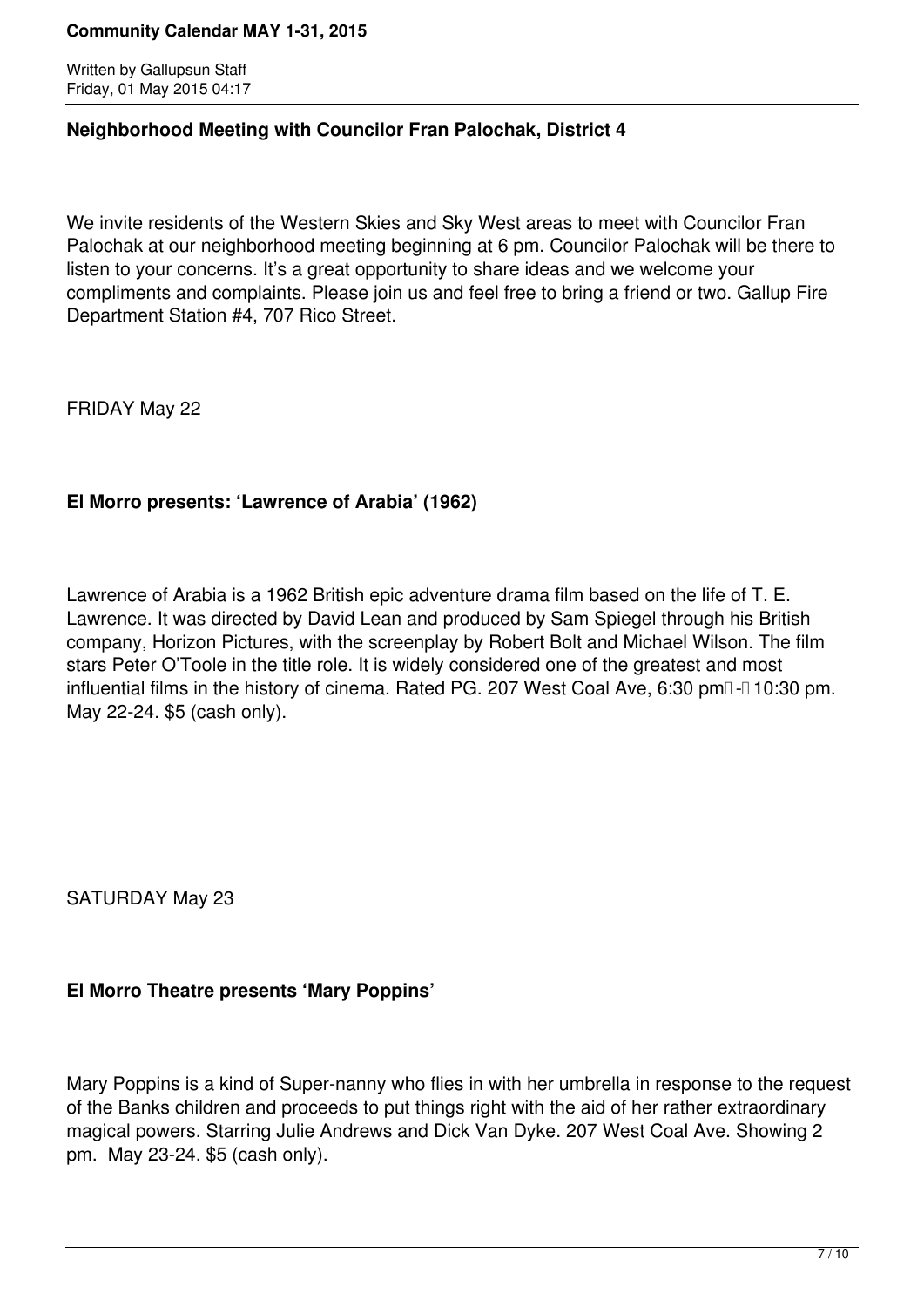MONDAY May 25

**VFW Memorial Day Parade and Ceremony.** You can pick up a parade entry form at the Gallup McKinley County Chamber of Commerce. Contact: (505) 722-2228.

**Summer Nightly Indian Dances**

Runs Memorial Day thru Labor Day: Contact number: (505) 722-2228

TUESDAY MAY 26

**City Council 6 pm**

Agendas will be available at least seventy-two (72) hours prior to each meeting. 110 West Aztec Ave.

WEDNESDAY May 27

# **Monthly Meeting with Councilor Linda Garcia, District 1**

We invite you to meet with Councilor Linda Garcia at the Northside Neighborhood Association monthly meeting beginning at 6:30 pm at the Northside Senior Center, 607 N Fourth. Councilor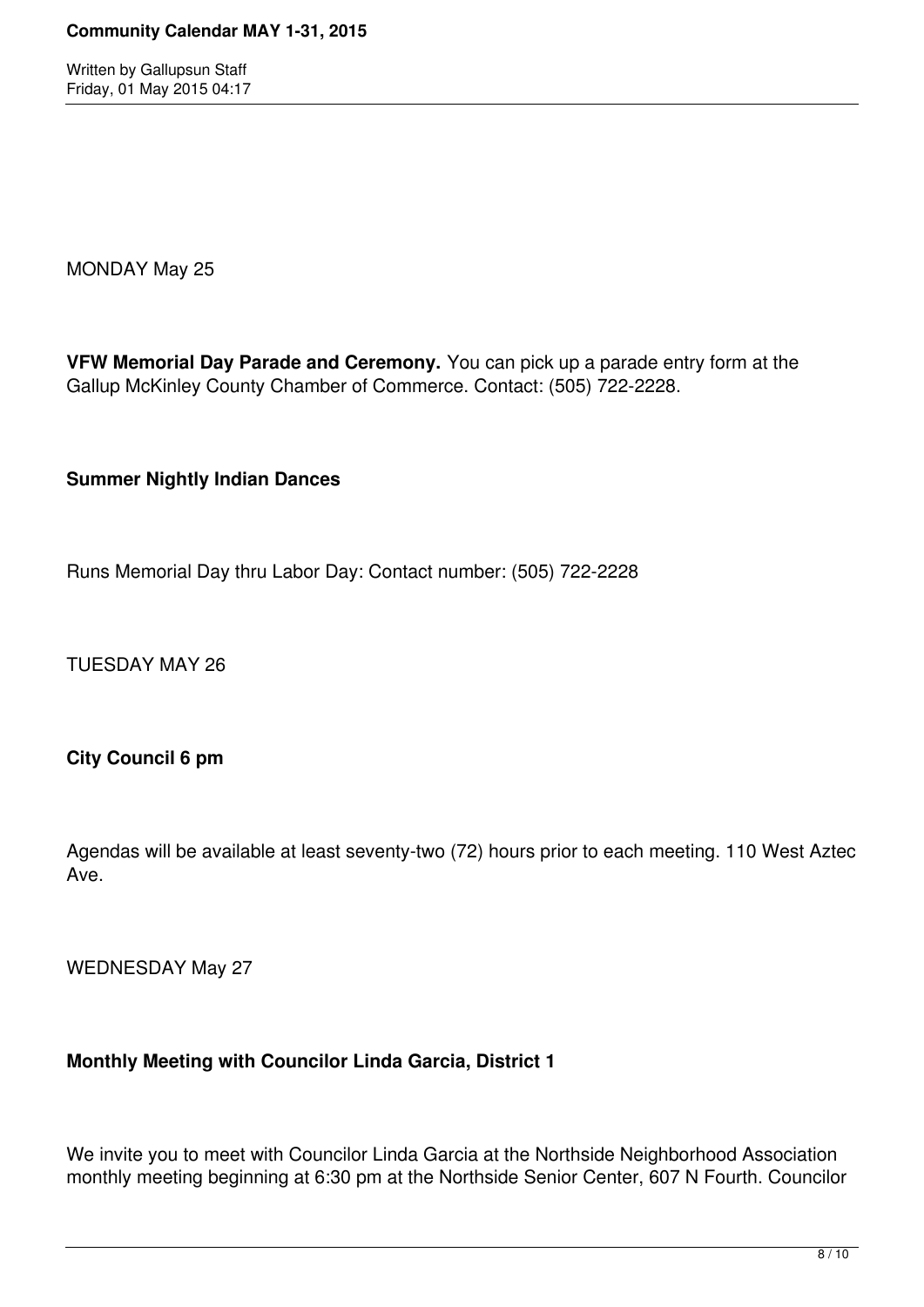Written by Gallupsun Staff Friday, 01 May 2015 04:17

Garcia will be there to listen to your concerns. It's a great opportunity to share ideas and we welcome your compliments and complaints. Please join us and feel free to bring a friend or two. If you have any questions, please call Linda at (505) 879-4176.

THURSDAY May 28

# **Neighborhood Meeting with Councilor Fran Palochak, District 4**

We invite residents of the Mentor neighborhood to meet with Councilor Fran Palochak at our meeting beginning at 6 pm. Councilor Palochak will be there to listen to your concerns. It's a great opportunity to share ideas and we welcome your compliments and complaints. Please join us and feel free to bring a friend or two. Tobe Turpen Elementary School, 3310 Manuelito Dr.

FRIDAY May 29

**USTRC Team Roping May 29-31.**

More to be announced!

SATURDAY May 30